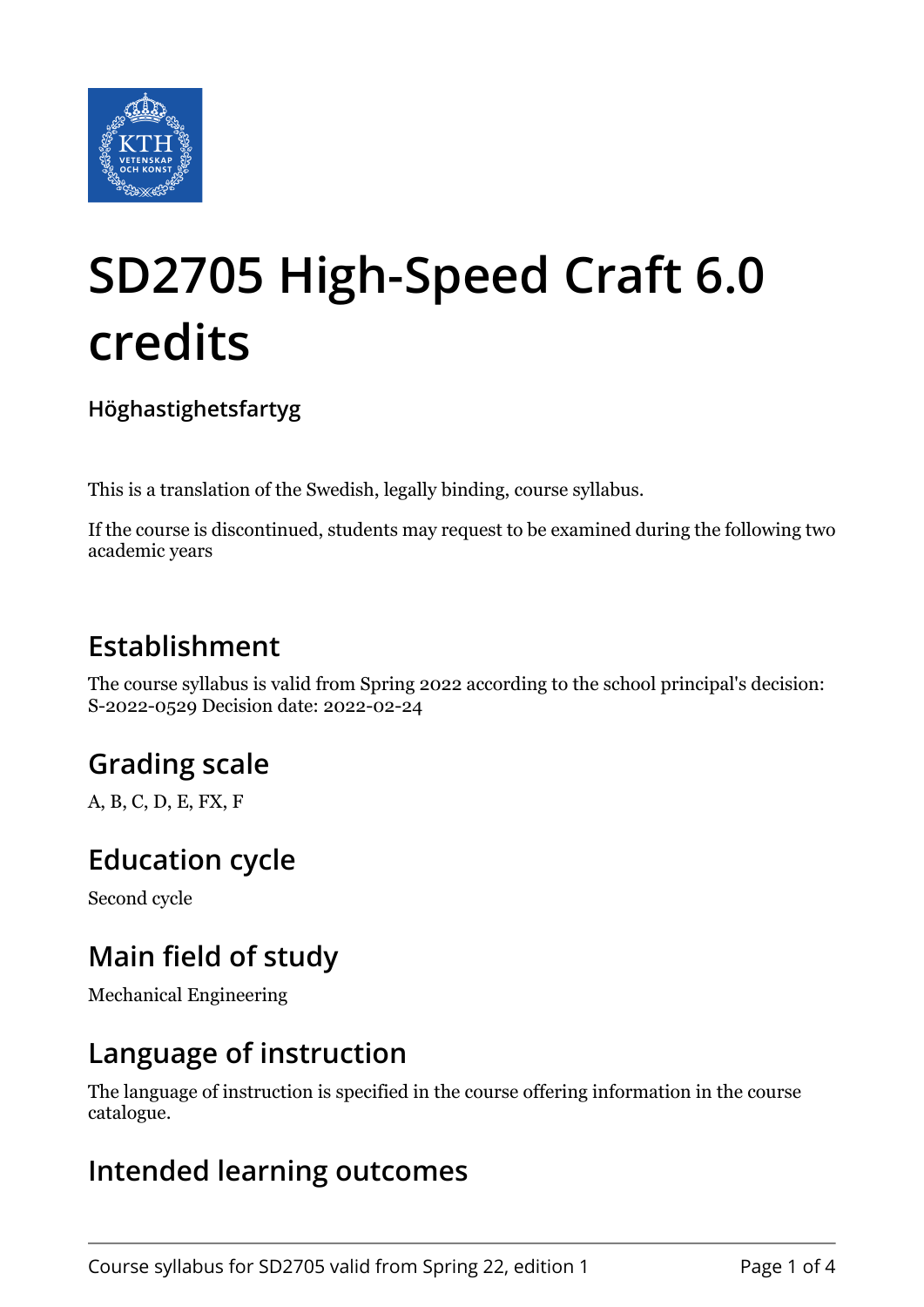There are various motivations for travelling in high-speed at sea. For example for search and rescue vessels it is crucial to quickly respond to life threatening situations; for patrol craft it may be the ability to cover large coastal areas or intercept threats; while for racing boats it is the urge to win. Independently of which motivation and what type of craft, designing high-speed craft involves great engineering challenges, where the hull geometry, structure, engine and propulsion arrangement, and crew and passenger safety and comfort, have to be carefully balanced to make the craft safe and efficient to a feasible cost and with limited environmental impact.

The purpose with this course is to:

- deepen your general knowledge and skills in mechanical engineering and engineering design,

- develop your engineering communication skills and engineering judgement, and

- make you prepared to meet some of the challenges involved in high-speed craft design.

You will learn about and implement methods for hydrodynamic and structure analysis and apply these methods when designing a particular high-speed craft.

The objective is that you after finishing the course should be able to:

(Knowledge and understanding)

1. demonstrate broad knowledge and understanding of the scientific basis and proven experience of high-speed craft design, deeper methodological knowledge, and insight into current research and development work;

(Skills and abilities)

2. demonstrate an ability, from a holistic perspective, to critically, independently and creatively

a) formulate and analyse design requirements for high-speed craft,

b) identify and formulate the related design challenges,

c) create, analyse and evaluate different solutions for the hull structure and other parts of high-speed craft,

using appropriate methods and taking into account people's situations and needs and the society's objectives for economically, socially and ecologically sustainable development;

3. demonstrate an ability to engage in teamwork and cooperation in groups of varying composition;

4. demonstrate an ability to clearly present and discuss high-speed craft design aspects with reference to relevant theory and with use of appropriate terminology, orally as well as in writing in dialogue with different groups;

(Judgement and approach)